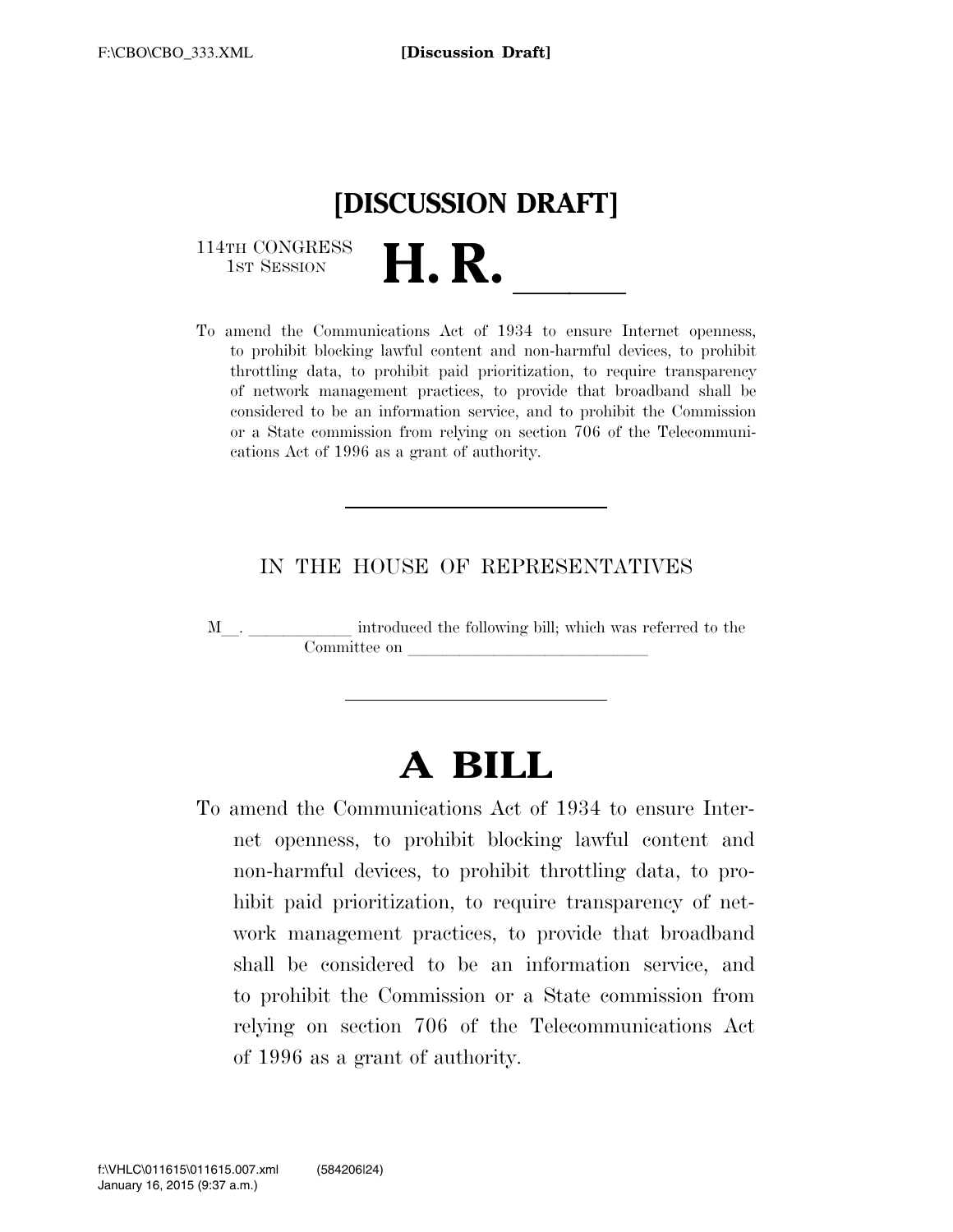$\mathfrak{D}$ 

*Be it enacted by the Senate and House of Representa-*

*tives of the United States of America in Congress assembled,* 

## **SECTION 1. INTERNET OPENNESS.**

 Title I of the Communications Act of 1934 (47 U.S.C. 151 et seq.) is amended by adding at the end the following:

## **''SEC. 13. INTERNET OPENNESS.**

8 "(a) OBLIGATIONS OF BROADBAND INTERNET AC- CESS SERVICE PROVIDERS.—A person engaged in the pro- vision of broadband Internet access service, insofar as such person is so engaged—

12 ''(1) may not block lawful content, applications, or services, subject to reasonable network manage-ment;

 ''(2) may not prohibit the use of non-harmful devices, subject to reasonable network management;  $\frac{17}{2}$   $\frac{17}{2}$  may not throttle lawful traffic by selec- tively slowing, speeding, degrading, or enhancing Internet traffic based on source, destination, or con-20 tent, subject to reasonable network management;

21 ''(4) may not engage in paid prioritization; and  $(5)$  shall publicly disclose accurate and rel- evant information in plain language regarding the network management practices, performance, and commercial terms of its broadband Internet access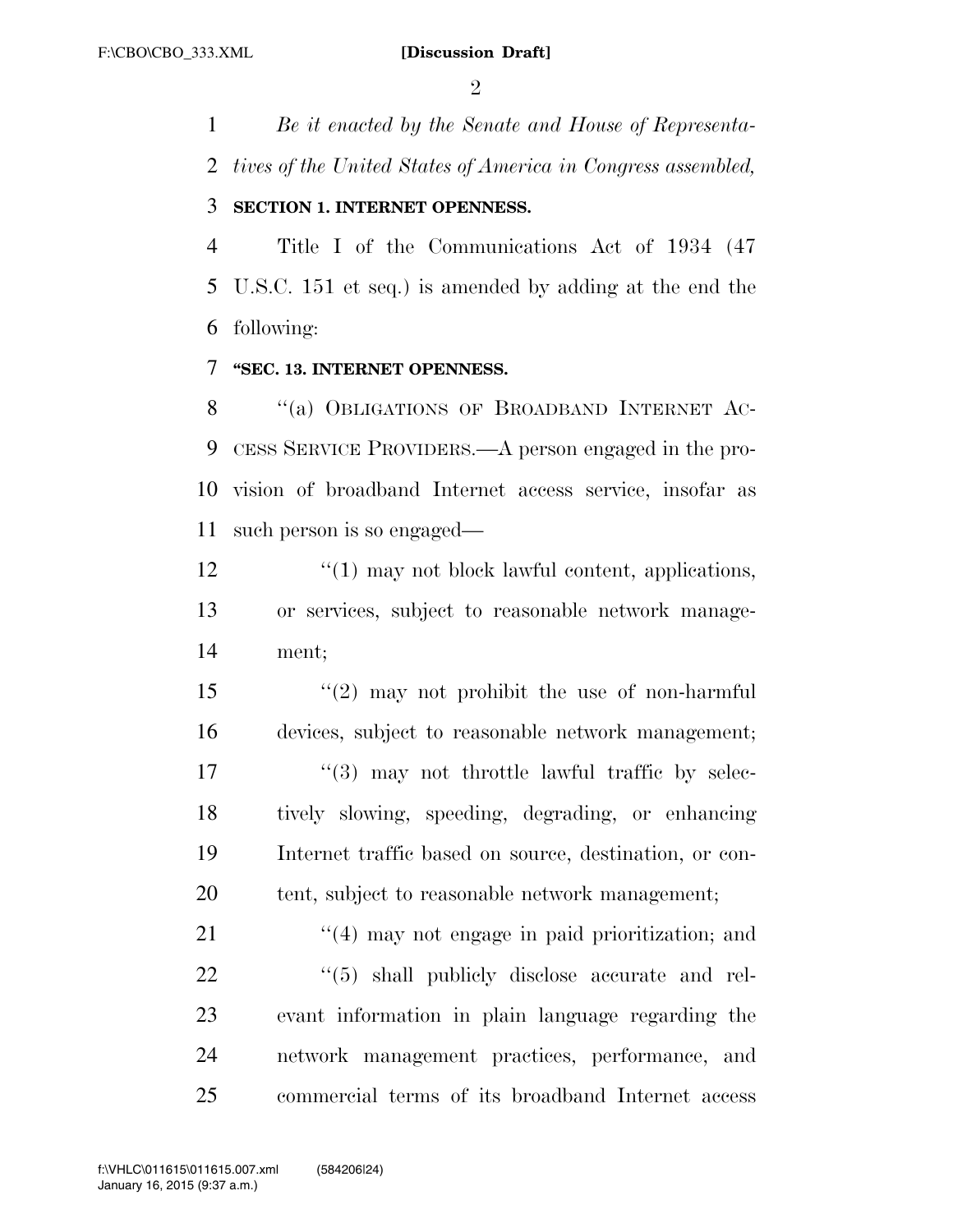F:\CBO\CBO\_333.XML

#### **[Discussion Draft]**

 services sufficient for consumers to make informed choices regarding use of such services and for con- tent, application, service, and device providers to de- velop, market, and maintain Internet offerings, ex- cept that a provider is not required to publicly dis- close competitively sensitive information or informa- tion that could compromise network security or un- dermine the efficacy of reasonable network manage-ment practices.

10  $\qquad$  "(b) COMMISSION AUTHORITY.—

11 "(1) IN GENERAL.—The Commission shall en- force the obligations established in subsection (a) through adjudication of complaints alleging viola- tions of such subsection but may not expand the Internet openness obligations for provision of broadband Internet access service beyond the obliga- tions established in such subsection, whether by rulemaking or otherwise.

19 "(2) FORMAL COMPLAINT PROCEDURES.-Not later than 60 days after the date of the enactment of this section, the Commission shall adopt formal complaint procedures to address alleged violations of subsection (a).

 ''(c) OTHER LAWS AND CONSIDERATIONS.—Nothing in this section—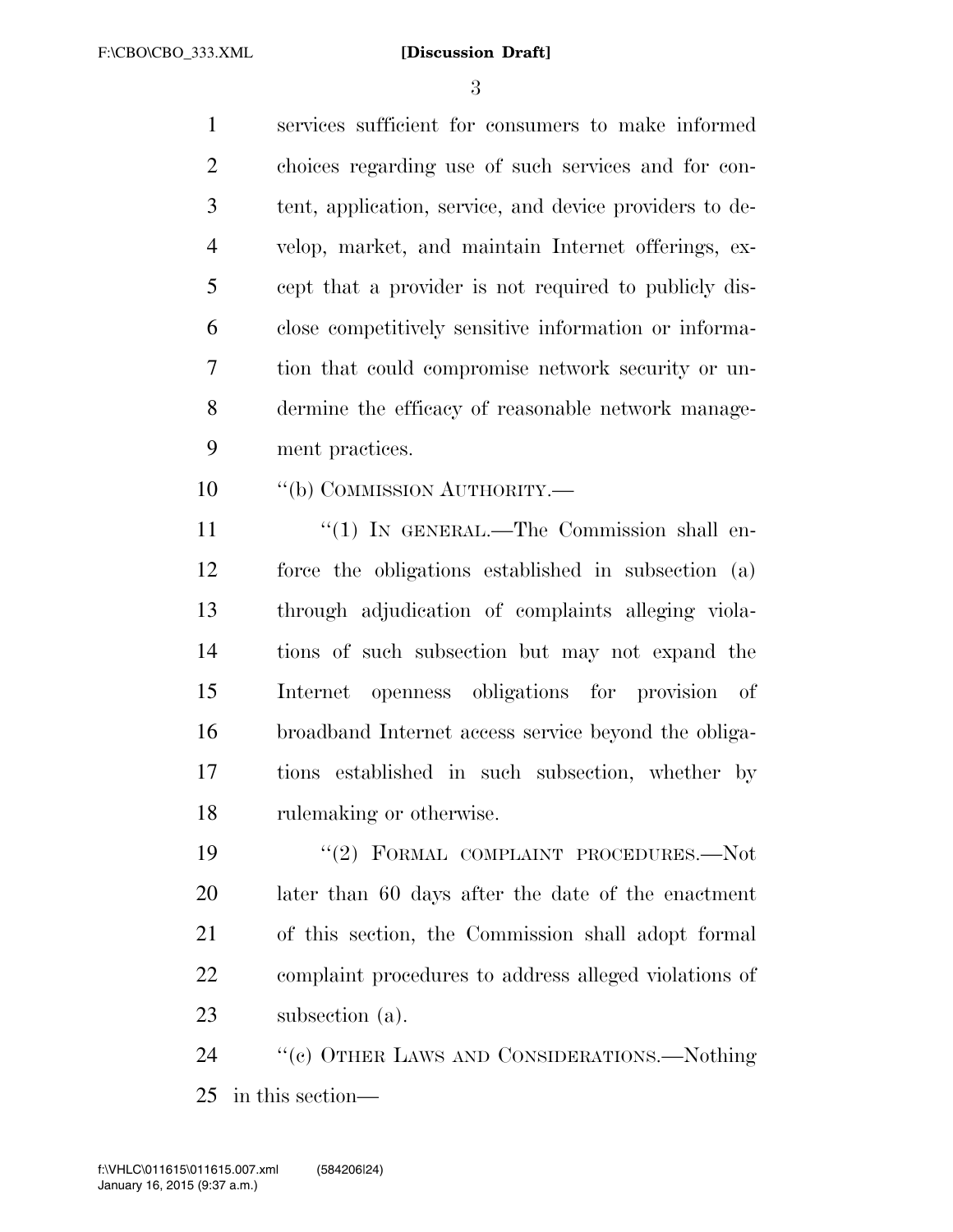#### **[Discussion Draft]**

 $\frac{1}{1}$  :  $\frac{1}{2}$  supersedes any obligation or authorization a provider of broadband Internet access service may have to address the needs of emergency communica- tions or law enforcement, public safety, or national security authorities, consistent with or as permitted by applicable law, or limits the provider's ability to do so; or

8 "(2) prohibits reasonable efforts by a provider of broadband Internet access service to address copyright infringement or other unlawful activity.

11 "(d) CONSUMER CHOICE.—

12 "(1) IN GENERAL.—Nothing in this section shall be construed to limit consumers' choice of serv- ice plans or consumers' control over their chosen broadband Internet access service or, except as pro- vided in paragraph (2), the ability of broadband Internet access service providers to offer specialized services.

19 "(2) PROHIBITION ON CERTAIN PRACTICES RE- GARDING SPECIALIZED SERVICES.—Specialized serv- ices may not be offered or provided in ways that threaten the meaningful availability of broadband Internet access service or that have been devised or promoted in a manner designed to evade the pur-poses of this section.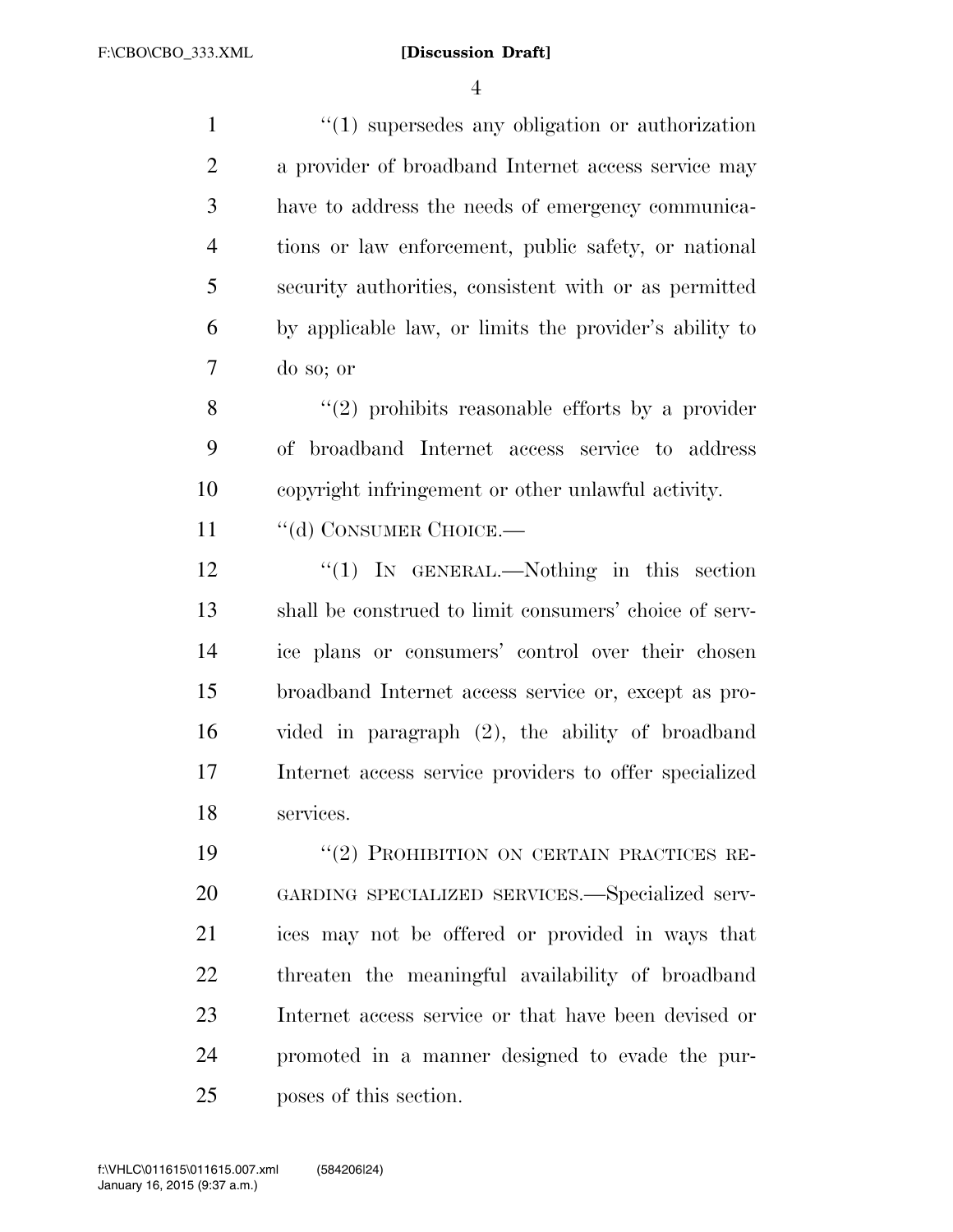''(e) BROADBAND TO BE CONSIDERED INFORMATION SERVICE.—Notwithstanding any other provision of law, the provision of broadband Internet access service or any other mass market retail service providing advanced tele- communications capability (as defined in section 706 of the Telecommunications Act of 1996 (47 U.S.C. 1302)) shall be considered to be an information service.

8 "(f) REASONABLE NETWORK MANAGEMENT.—For purposes of subsection (a), a network management prac- tice is reasonable if it is appropriate and tailored to achiev- ing a legitimate network management purpose, taking into account the particular network architecture and any tech- nology and operational limitations of the broadband Inter-net access service provider.

## ''(g) DEFINITIONS.—In this section:

 ''(1) BROADBAND INTERNET ACCESS SERV- ICE.—The term 'broadband Internet access service' means a mass market retail service by wire or radio that provides the capability to transmit data to and receive data from all or substantially all Internet endpoints, including any capabilities that are inci- dental to and enable the operation of the commu- nications service, but excluding dial-up Internet ac- cess. Such term also encompasses any service that the Commission finds to be providing a functional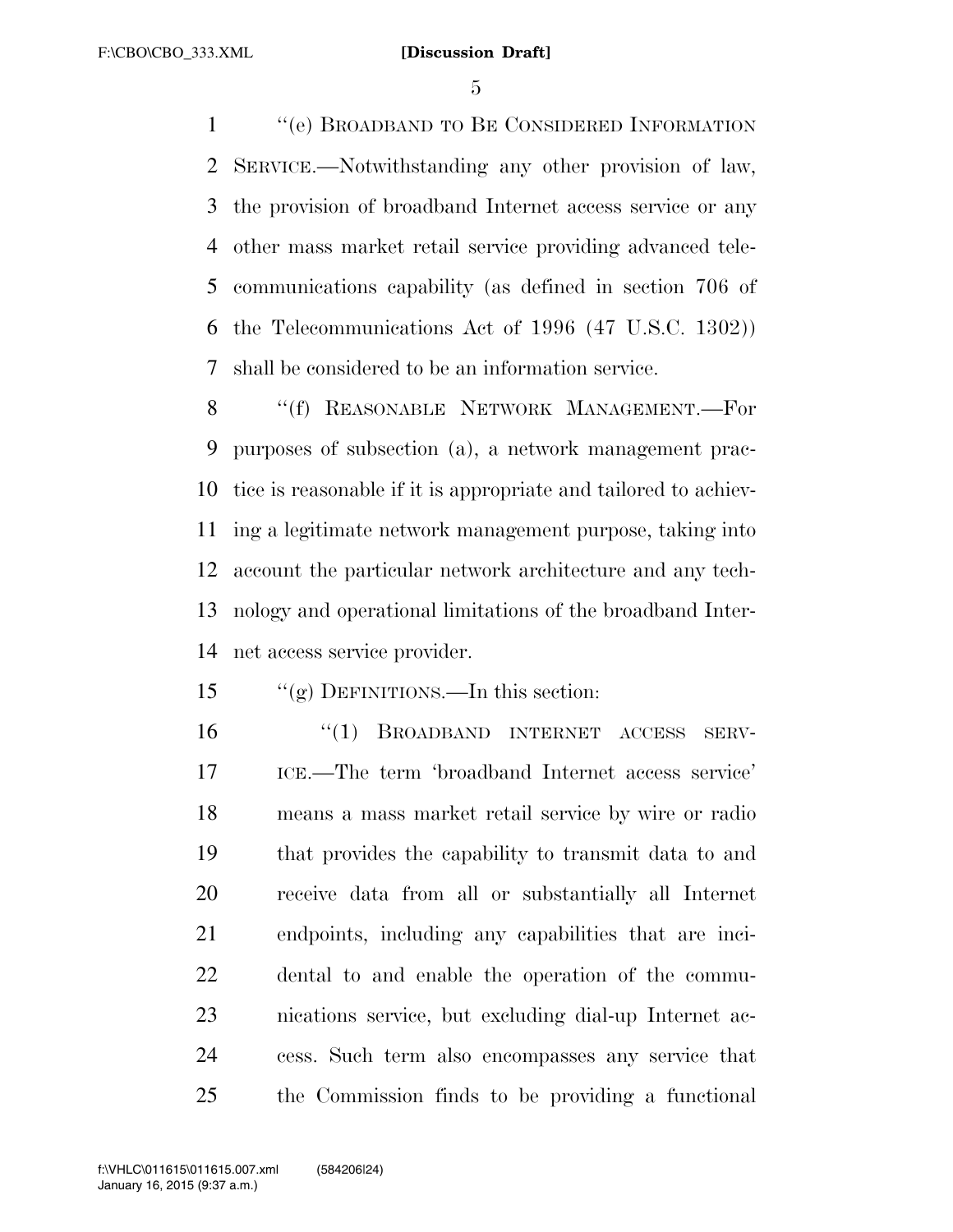#### **[Discussion Draft]**

 equivalent of the service described in the previous sentence, or that is used to evade the obligations set forth in subsection (a).

 ''(2) PAID PRIORITIZATION.—The term 'paid prioritization' means the speeding up or slowing down of some Internet traffic in relation to other Internet traffic over the consumer's broadband Internet access service by prioritizing or deprioritizing packets based on compensation or lack thereof by the sender to the broadband Internet ac-cess service provider.

12 "(3) SPECIALIZED SERVICES.—The term 'spe- cialized services' means services other than broadband Internet access service that are offered over the same network as, and that may share net- work capacity with, broadband Internet access serv-ice.''.

**SEC. 2. AUTHORITY UNDER SECTION 706 OF THE TELE-**

**COMMUNICATIONS ACT OF 1996.** 

 (a) IN GENERAL.—Section 706 of the Telecommuni-cations Act of 1996 (47 U.S.C. 1302) is amended—

 (1) by redesignating subsection (d) as sub-section (e); and

 (2) by inserting after subsection (c) the fol-lowing: